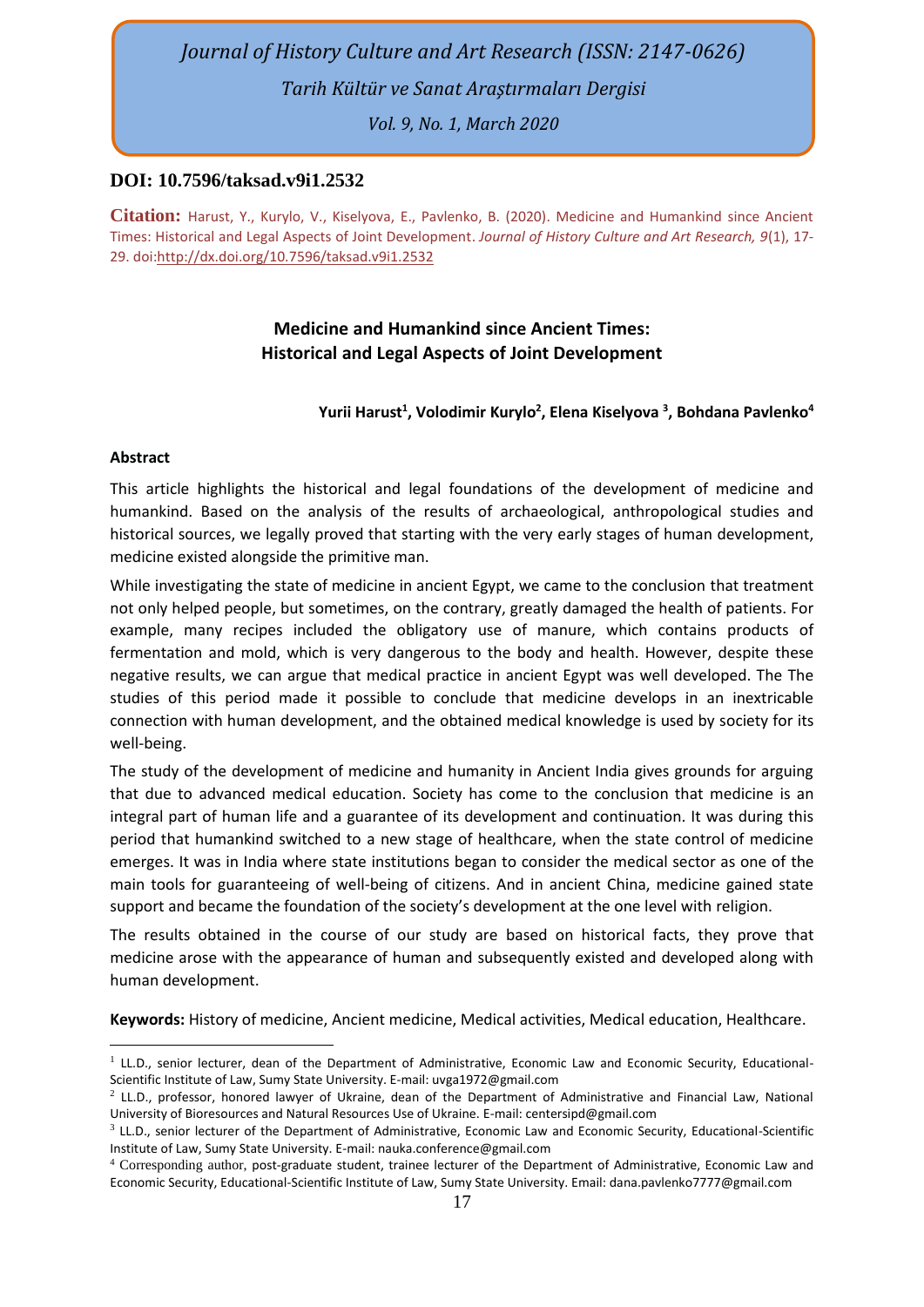#### **INTRODUCTION**

The history of medicine and the history of humankind development has a long history of establishment. Currently, there are many scientific discussions about the fact that medicine began to originate in Ancient Greece. Some scholars point out that it first appeared in ancient Egypt, but scientists did not come to a common consensus. That is why the topic of our study, as well as the very issue of the origin and development of medicine in ancient times, is relevant and requires a detailed study.

The purpose of our research is to establish the timing of the birth of medicine, the stages of development and the establishment of legal facts of its existence in ancient times, as well as to prove the validity of the theory that mankind and medicine could not exist separately from each other.

#### **MATERIALS AND METHODS**

In our research, we have used reliable and scientifically proven historical and anthropological facts and archaeological monuments we received in various ways. Much attention was paid to the study of myths, legends and historical writings that were discovered by scholars in various ancient temples.

An overview of the literature was conducted using browser methods in international databases (we have worked out national and foreign articles, scientific papers, textbooks, etc.).

#### **MAIN PART**

Medicine is one of the most ancient components of the existence of mankind, which has passed the parallel path with the development of mankind and has accumulated invaluable practical experience. Therefore, it is interesting for the further development of medicine to study this experience and the mechanism of its accumulation through the prism of history. In our study, we tried to investigate the historical basis of the emergence of medical care not since the discovery of the first written evidence, as it is usually done by other researchers, but since the very origin of humanity, based on the results of the research of anthropologists and archaeologists, given into account the fact that anthropological data have an advantage before other ethnogenetic sources (archaeological, ethnographic, linguistic), since language and culture can be disseminated through borrowing while anthropological features play the role of "biological markers". These markers store their information, including remote historical epochs, because of the conservatism of the hereditary features of humanity (Seheda, 2016).

The natural sources of knowledge in our research are the remains of the primitive man which give us information about whether the primitive people were ill, what illnesses they had, what caused them to die and whether they received any medical assistance or not, and if received – what kind of?

Scientists discovered the first ritual burials in the culture of Neanderthals, who lived about 350-35 thousand years ago. Neanderthals were genetically very similar to the modern human species and could have a common reproductive offspring. For several millennia, Neanderthals and modern type people existed in parallel and most likely lived and married to each other (at present most people now have genes of the Neanderthals, except Negroids), about 35,000 years ago Neanderthals died out for unknown reasons.

One of the first evidence of the availability of medicine in primitive people's life is the findings in the Shanidar cave in Iraq. In the 1960s nine skeletons of Neanderthals were found, and they had unexplained imprints of unexplained severe pathologies – traces of illnesses and injuries. Studies of anthropologists have shown that people with such ailments could not survive on their own, so it can be argued that other Neanderthals helped them to live. The bodies were laid on a bed made with branches of trees and decorated with bouquets and ligaments of healing plants, among which are yarrow, althaea, water lilies, ephedra and mallow. The presence of such plants makes it possible to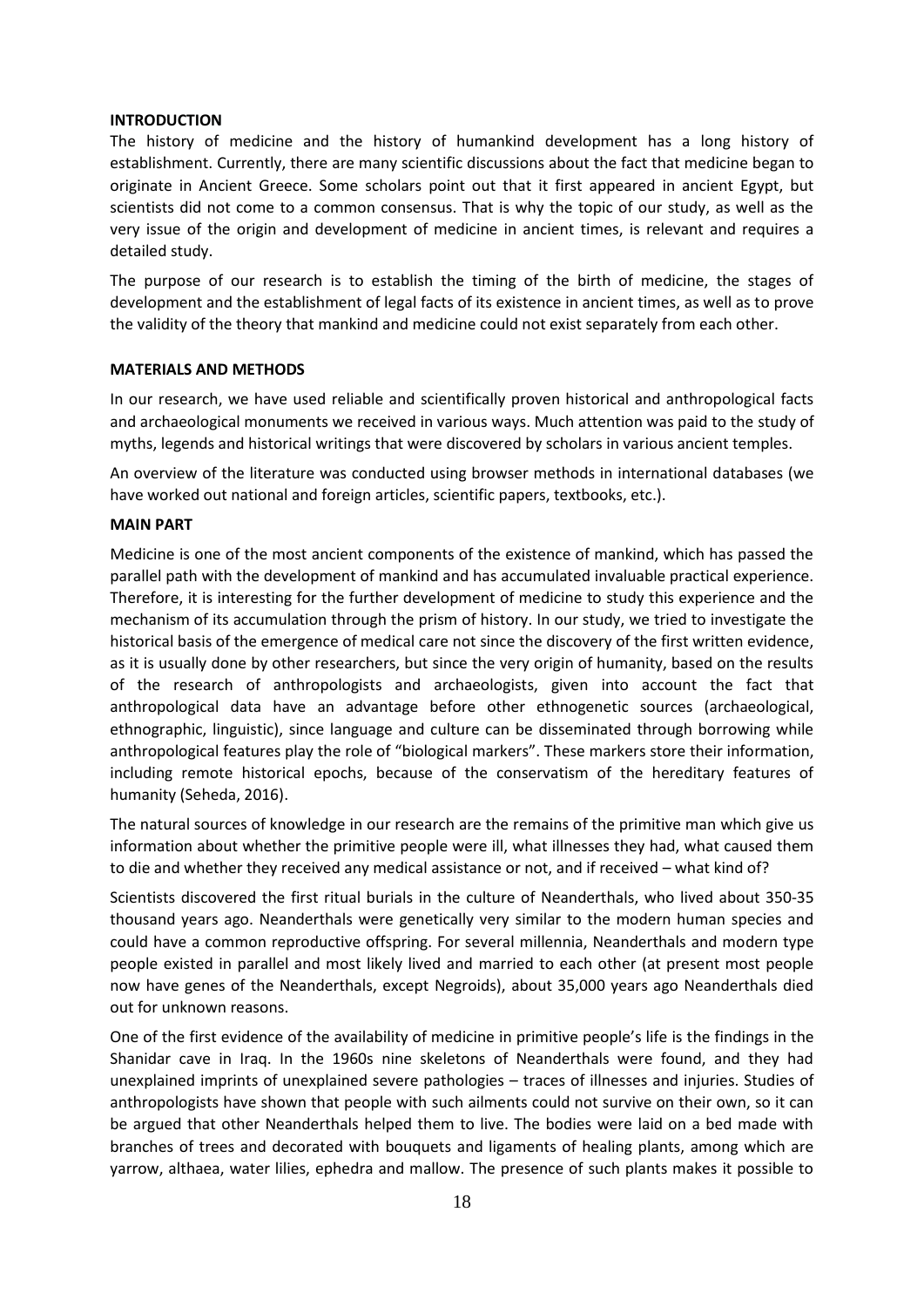assert their use as a drugs and to emphasize the presence of primitive medicine in the settlements of Neanderthals. The proof of this is the study of the most notable of the detected skeletons, which was named "Elder from Shanidar". This is a man aged 40 to 50, who lived most of his life with a disabled person. As the results of the anthropologist's research show, his right arm was amputated till the shoulder in his early adolescence; he was blind in left eye, since there was damage to the lateral paries of the left orbital cavern, besides, the "elder" suffered from arthritis. With such weaknesses it is difficult to live without external medical care even in the modern world, and this Neanderthal survived to an old age about 35 thousand years ago. Therefore, in our opinion, he was able to live such a long life due to the the care of the tribesmen and the use of primitive medicines and knowledge.

One of the methods of studying primitiveness is the observation of the peoples who were at the stage of the primitive communal system - the aborigines of Africa, Oceania, Australia, South America, as well as Siberia and the Far North of Russia. Such studies have shown that these peoples widely used the medicinal properties of plants and minerals, were able to stop the hemorrhage with the help of improvised means (web, ash, fat), suck poison in the case of the bite of the poisonous snake, cauterize wounds, apply a bandages and compresses, made bloodletting. Most likely, all these skills were owned by the primitive man too, although in the scientific environment there is a discussion about the lawfulness of the distribution of data obtained from observation of modern aborigines at a much earlier age.

The poor conditions of the existence of a prehistoric man caused a lot of serious diseases that led to premature death. The results of anthropological studies have shown that the main diseases that occurred in the life of primitive man were: stomach upset during meals, skin diseases, infectious diseases, injuries, wounds and fractures obtained in hunting or in combat. Especially frequent were bone diseases, mainly arthritis of the limbs.

A primitive man very often suffered from toothache and various ailments that damage teeth. As a result of eating rough and poorly cooked food, teeth were worn and deformed. Such a state of teeth is seen not only in Europe, but also in America on tortoises belonging to different periods (the Paleolithic, the Neolithic and the Bronze Age). Even 12-year-old primitive men had the destruction of the chewing surface of the teeth. In connection with tooth diseases, jaw suffering is common: inflammation of the periosteum and jaw enlargement are common. From the state of teeth, we can make an idea of how often primitive people suffered from toothache. It should also be noted that the condition of women's teeth was negatively affected by frequent pregnancies – as the formation of the fetus requires calcium, so often the mother's body suffers from a lack of vitamins and minerals, especially if her nutrition is already inadequate, which leads to body depletion and the gradual destruction of teeth.

As the medicine at that time was primitive and almost not developed, the only treatment that primitive man could receive was the procedure for tooth extraction. The anaesthetics were plants with anaesthetizing effect, often even narcotic ones.

Without a fundamental idea of the causes of most diseases, the primitive man still had some practical skills that provided a longer life. Ancient hunters often received injuries during hunting, namely wounds from the canines and claws of wild animals, dislocations and fractures from falls, etc. Scientists have found on some of the found skeletons traces of correctly cured fractures, which testify that primitive people were well able to handle fractures and apply a splint, most likely, made from clay.

Thanks to the finds of anthropologists, we know the so-called "primitive trepanations" that are found among the primitive people who inhabited the Earth about 12 thousand years ago. The first trephined skull of the primitive man was found in Latin America – in the city of Cusco in Peru in 1865.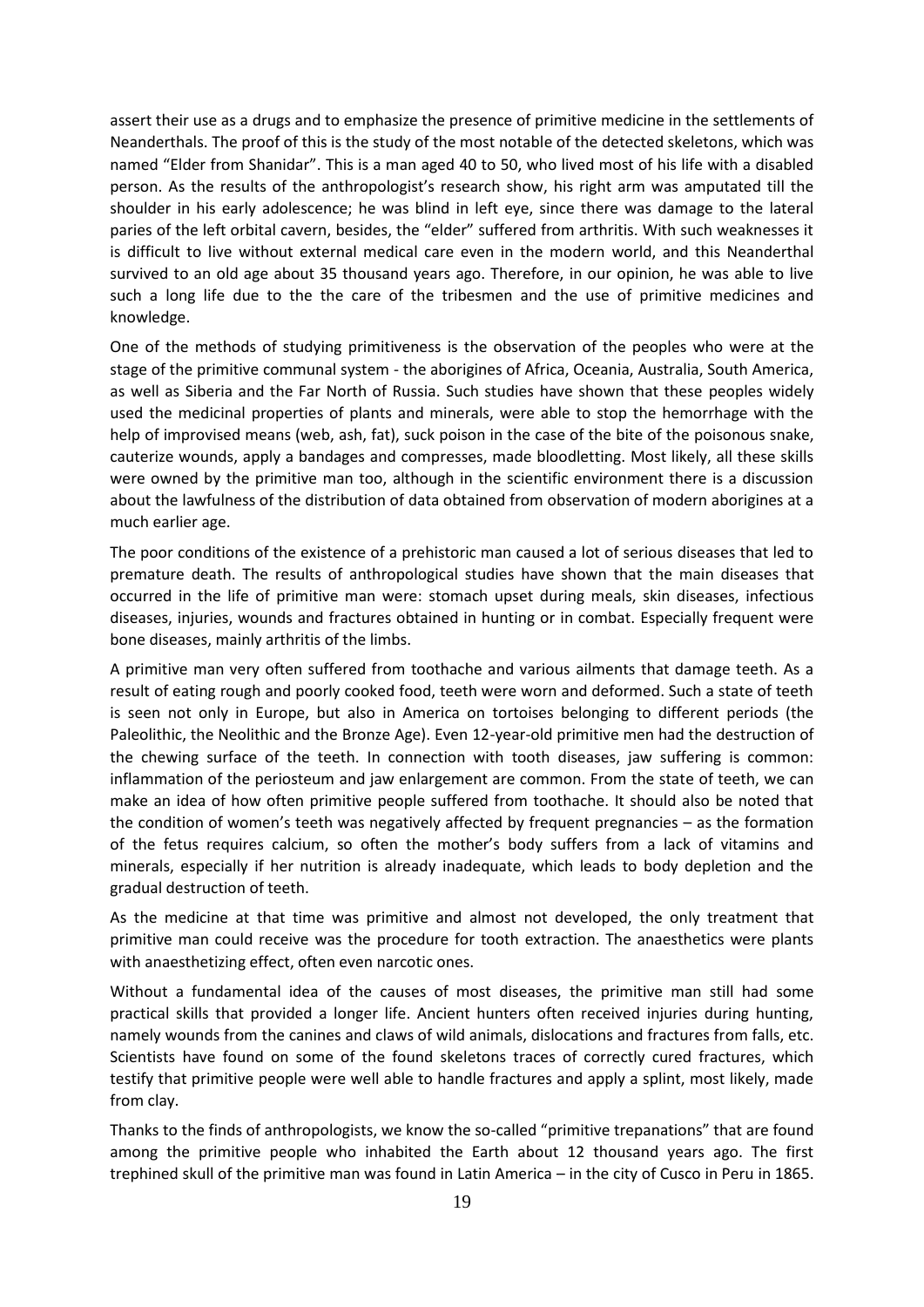Till nowadays many skulls with traces of trepanations from all regions of the globe have been discovered. Holes are found in different shapes and sizes, often round, but there are rectangular or triangular ones as well; there are also skulls with several holes. Often, a single small hole of round shape was made –in this case the human being undergoing surgery had the greatest chance of survival. Complete healing of the trepanation hole is characterized by the presence of a locking plate that covers the spongy material. After a successful trepanation, traces of cracking, periostitis, osteomyelitis were not detected. The lifetime of the operated people in the event of a successful course of the operation was not less than 2-3 years, but could reach 10-15 years (which is significant given the low average life expectancy of people in the Stone Age). Analysis of numerous trepanations of human skulls in Peru has shown that the percentage of survival after such operations was 70%.

Thus, summarizing, we see that medicine at the very earliest stages of human development already existed alongside the primitive man. However, the treatment was of a primitive nature, namely: rubbing and kneading of sick places; cessation of bleeding by clamping; handle of fractures and applying a splint; attaching to the damaged places of a branch or a piece of tree bark, while healing means were medicinal herbs: causing diarrhea, vomit; solar heat, water and other substances.

Humanity has developed and together with it developed medicine. Thus, one of the most striking examples of this is ancient Egyptian medicine, the most ancient medical systems among others documented by archaeologists. It existed from the XXXIII century BC until the Persian invasion in 525 BC and was advanced for its time and included simple non-invasive surgery, treatments for fractures and a large set of pharmacopeia. Ancient Egyptian medicine has influenced many of the following medical systems of the Ancient World, including Greek one.

The main source of information about ancient Egyptian medical knowledge for a long time was the message of Greek authors, but the decipherment of ancient Egyptian hieroglyphics in 1822 allowed reading texts on papyrus concerning the medicine of Ancient Egypt.

Sources allow us to establish that the Egyptians suffered from a variety of diseases and described them meticulously, tried to find out the treatment for every disease, but illness with implicit symptoms represented a kind of riddle for them. There are hundreds of different diseases and methods of treatment mentioned in medical papyrus (Marchukova, 2003; Marchenko, 1994). It is the presence of these descriptions of illnesses that allows us to state that they are the first ancient prototypes of modern clinical records that modern doctors conduct about their patients, as well as to state the existence of an appropriate legal framework regulating the conduct of these records. It was medical papyrus that became the most significant for historical research as documents having a certain form and containing relevant medical, social and legal information.

Papyrus from Ramesseum (The history of medicine) (1850 BC) – two papyrus written in hieroglyphic writing, and not hieratic one like most medical papyrus. The first papyrus is a medico-magic containing recipes related to childbirth, newborn care, and the prognosis of his / her viability. There is one recipe for preventing impregnation using excrements of the crocodile. The second one is purely medical, the text is partially lost. The preserved part contains 20 recipes, mostly for healing the disease called "inflexibility of limbs".

Thus, Kahun Papyrus (Kahun papyrus) (1850 – 1800 BC) consists of three parts devoted to medicine, veterinary science and mathematics. The first papyrus consists of three sheets with a medical text on the topic of gynecology, and lists 17 diagnoses of female diseases, 17 symptoms of pregnancy, recipes for conception, contraception or prescriptions for the treatment of hysteria.

Edwin Smith Papyrus (Wilkins, 1964) (1550 BC) contains rational methods of treatment, examines 48 types of injuries, gives recommendations for their treatment and a prognosis for recovery.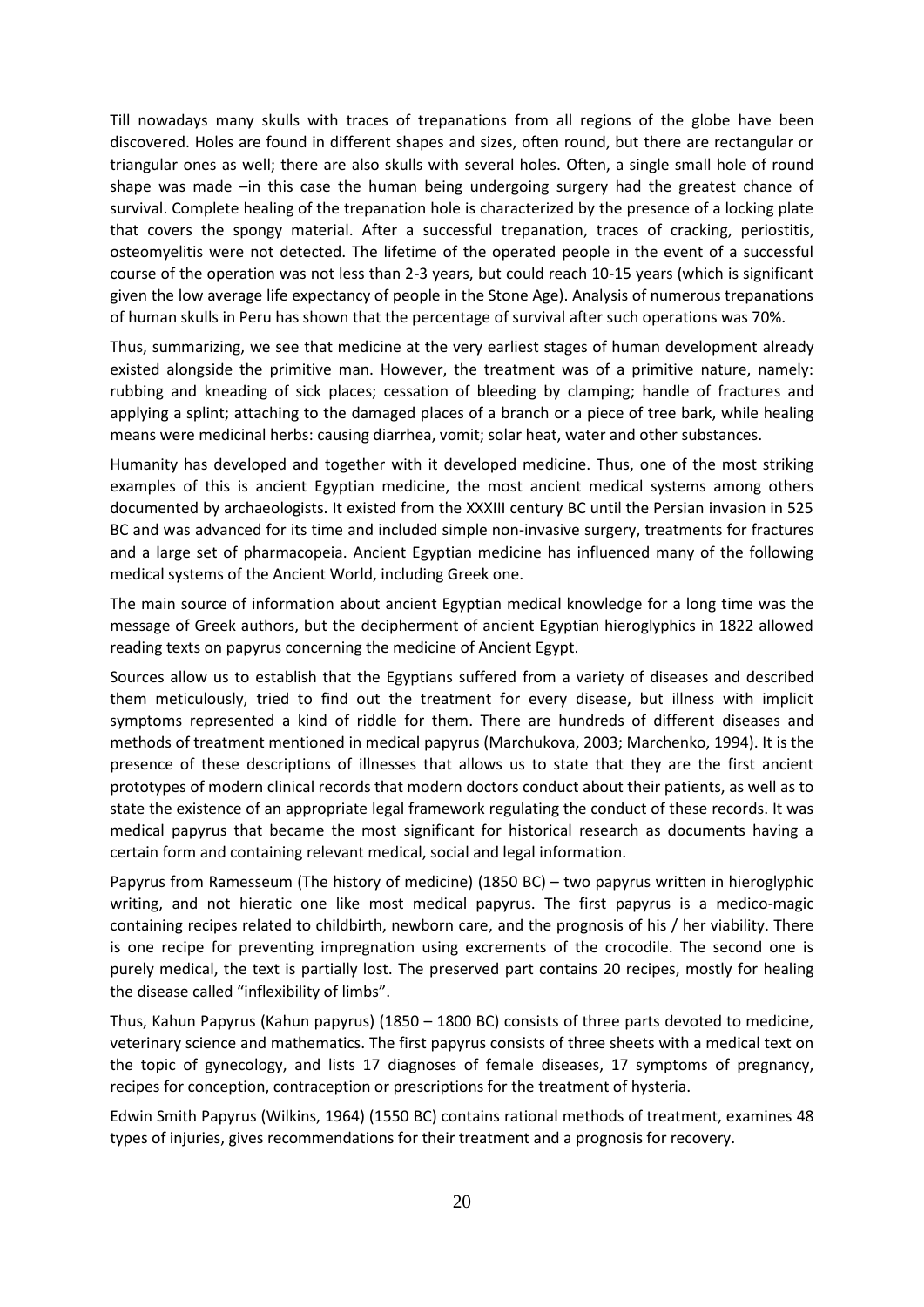Ebers Papyrus (Hans-Werner Fischer-Elfert, 2002) (1550 BC) is devoted to issues of private pathology, it describes 250 diseases, 877 methods of treatment, and 900 prescriptions of medicines.

Bruchs Papyrus (Oparyn, 2017) (1400 BC) is a treatise on infantile diseases, in fact the first known treatise on pediatrics, although the medical component is almost lost among the mystical part.

Hirst Papyrus (Medicine of the Pharaohs) (Upper Egypt) describes recipes for empirical treatment. It describes 260 cases of diseases, 96 of which are mentioned in the Ebers papyrus, there is a chapter on bone disease, treatment of fractures of the limbs and precautions for bites with poisonous insects.

The London papyrus (Londonskyi y leidenskyi papyrusy, 1995) focuses on magical treatments. However, there are also rational recipes – such as the application for the treatment of night blindness with the help of the bovine liver containing vitamin A, the treatment of gastric diseases using castor oil. 25 prescriptions out of 61 relate to treatment.

Leiden papyrus (Londonskyi y leidenskyi papyrusy, 1995) presents recipes and describes techniques of magical and empirical treatment, similar to those that are presented in other papyrus.

Doctors in ancient Egypt were called priests. Herodotus wrote that their specialization was different: "each doctor deals with a special kind of illness: some of them are doctors who treat eyes, others – doctors for the head, the third – for teeth, and others – for invisible illnesses" (Marchukova, 2003) and there was also a special manufacturer of medicines. The doctors of Ancient Egypt had a good reputation, so the rulers of other empires even asked Pharaoh to send doctors to them to treat their relatives.

The most famous doctors in Egypt were Imhotep (Imhotep, 1902), Merit the Bird, Peseshet (the first women doctors) (Majno Guido, 1991) and Hesy-Ra (Griffith, 1934) – they remained in history. However, it should be borne in mind that the sources for such an ancient era rarely are absolutely reliable. The circumstances of the life and activities of these people are surrounded by legends, later additions and distortions.

Treatment in ancient Egypt was a synthesis of magic and therapy. As a rule, they were used together according to the principle: "The magic acts with the drug, the drug is effective together with magic" (Westendorf, 1999). But at the same time, there are also sources in which the role of magic and spell is seen as decisive, effective by itself.

Magical methods of influence included exorcism – the exile of "demons" that caused the disease from the body of the patient. The diagnosis consisted in the using the symptoms to establish which demon is hiding in the body of the patient, and then to expel this demon with the use of spells and medicines. The Egyptians used for the treatment almost all the materials and components known to them: starting from the most trivial (honey, milk, butter, vegetable and animal fats, herbs, clay, soda, etc.) to more than the exotic particles of "heavenly iron", a meteorite – the most expensive material in ancient Egypt.

Many medical practices were effective, but there were ineffective or even dangerous practices as well – for example, a fairly large number of drugs prescription contained manure, which includes fermentation and mildew products. Although some of them have healing properties, but there are plenty of bacteria in it that cause quite serious threat of infection.

The Egyptians practiced embalming, in which the internal organs of the corpse are pulled out and placed separately, so it is possible to assume that the Egyptians approximately had the idea of the anatomical structure of the human, but did not know the functions of each organ. For example, the organ of thought and, in general, the most important organ of the person was considered the heart as the only organ that is tangibly responsive to what is happening. Egyptian doctors were aware of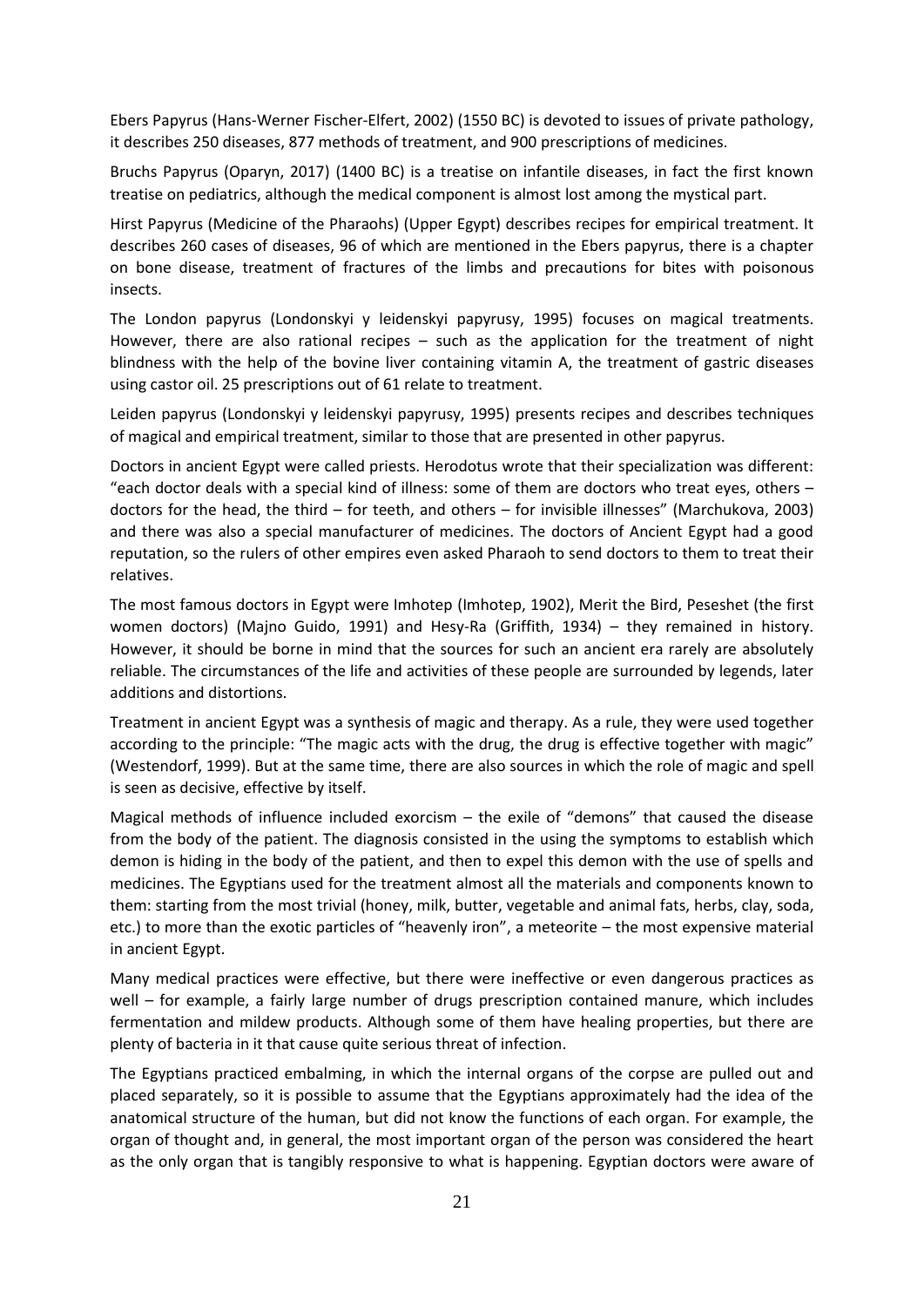the existence of pulse and the connection between the pulse and heart. The author of "Edwin Smith Papyrus" (Wilkins, 1964) even had a vague idea of the cardiovascular system, although he did not know about blood circulation, and he could not or did not consider it important to distinguish between tendons, blood vessels and nerves. The ancient Egyptians developed their own theory of "channels" that carried blood, water and air into the body by analogy with the river Nile. If they are blocked, the fields will become unhealthy and they apply this principle to the body: if a person was ill, then you need to use laxatives to unlock the "channels".

In ancient Egypt, surgery was a common practice among physicians for the treatment of bodily injuries. Egyptian doctors recognized three categories of injuries: those undergoing treatment, controversial and incurable diseases. Surgeons operated curable diseases quickly. Disputed or controversial illnesses were those in which the patient was likely to live without treatment, so the patients included in this category were supervised by doctors, and if their illness persisted, then surgical attempts were made to cure it. Surgical instruments found in archaeological sites include knives, hooks, drills, tweezers, scales, spoons, saws and vase with incense. Prosthetics in the form of artificial fingers or eyes existed, but it has more decorative than a practical effect (Medicine of Ancient Egypt).

There also was the dentistry, but it was at a rather low level of development. The condition of the teeth of most Egyptians was bad due to too coarse grain grinding. Dental diseases could even be the cause of death. A diseased tooth, as a rule, was removed, and opium was used for analgesia (Medicine of Ancient Egypt).

Thus, the results of archaeological research prove that medical practice in ancient Egypt was sufficiently developed. Knowledge about the illnesses of the priests proves that they carried out constant observations and experiments of patients with regard to the mechanisms of treatment. It can be argued that the Egyptians were well aware that the disease should be treated with pharmaceutical drugs, and if necessary, the surgical intervention should be carried out. They used various techniques of therapeutic massage and aromatherapy, as well as a very important value was the cleanliness in the treatment of patients. The Egyptians understood very well how to treat injuries, but it was difficult for them to carry out a diagnosis of an illness which was not related to an injury. Therefore, quite often the disease was associated with the sin of the patient, respectively they treated it with various magic spells. The study of this historical period of the development of mankind proves that medicine develops together with human, and the knowledge gained during the evolution is used for human benefit (Rühli, 2016).

Most scholars are conducting a variety of studies convincing society that medicine has its origins and development in Ancient Greece. We categorically disagree with this opinion. The proof of this is the above described results of anthropological and archaeological research found during the excavations of the scribes of primitive people and ancient Egyptians. Another proof of the falsehood of such a theory of the development of medicine is the medicine of Ancient India. In accordance with the Hindu myths, the founders of Indian medicine were the gods Shiva and Dhanvantari. Modern archaeologists have learned about the medical knowledge of ancient Hindus from the sacred hymns (Vedas), which date from the IX century BC.

The peculiarity of India's medicine was the well-developed surgery, which was called shali. Indian surgeons skillfully operated and carved a stone from the bladder, removed cataracts, pierced the chest, etc. If there were fractures – tight bandages were usually imposed. Bleeding was stopped by cautery. The wounds were dressed properly. Particular attention is drawn to the fact that in India they began to do one of the first plastic operations – the restoration of missing nose or ear.

The doctors of Ancient India were pretty well-versed in medicine. The number of medicines mentioned by ancient Indian authors is enormous. Thus, the writings of the Indian physician, the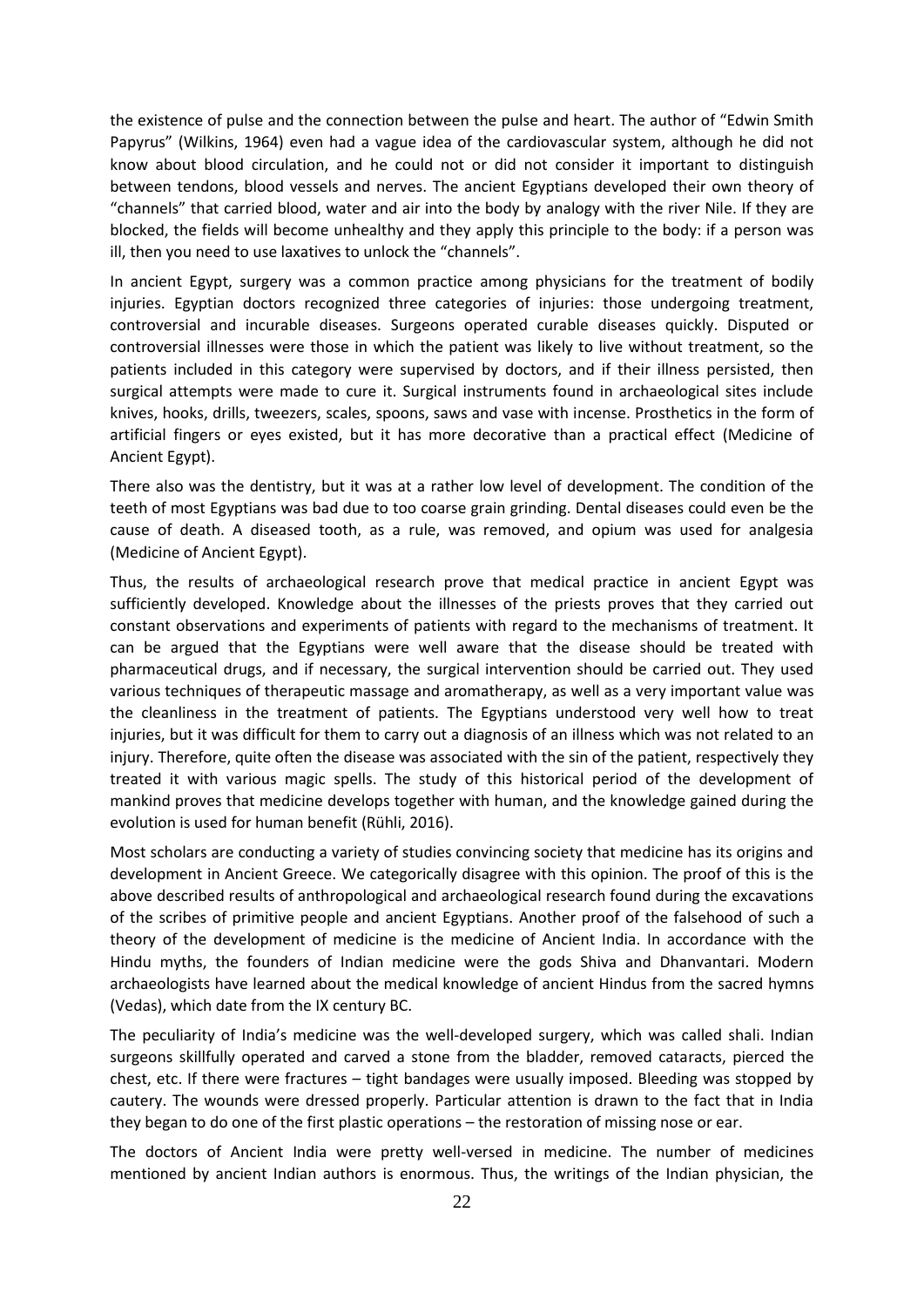author of the earliest Indian medical treatise, the founder of the Indian School of Medicine Suhruth (Subotialov, 2013) describe the properties of 760 herbal remedies, and provide accurate guidance on the choice of time of harvesting, ways of preserving and preparing them for medical purposes. Also, different parts of plants and animals were used for drugs. Many substances were used such as mercury, gold, silver, copper, nitrate, soda, and others. The Hindus sought such a connection that could make a man young and immortal.

Ancient Indian documents contain very detailed instructions on how a pregnant woman should behave, it is mentioned that the delivery of the baby should be taken by four experienced women in the presence of a doctor who, if necessary, carries out an operation in the case of the wrong placement of the fetus, as well as it they contain detailed advice on how to feed a baby and treat newborns.

Manuscripts that specify the mechanisms of patient examination, the features of many diseases (fever, rash, rheumatism, nervous and mental illness), diagnosis and treatment procedures for diagnosed diseases are written by Indian doctors for the diagnosis of internal disease. This proves to us the presence in hands of Indian doctors who lived 5 thousand to 2 thousand years BC of the prototypes of modern patient examination protocols, diagnostics of the disease and methods of treating a particular illness.

Modern archaeological research has proved a well-developed system of medical education in Ancient India, the quality of which was controlled by the state. The teaching of medicine was carried out by the most experienced physicians – the brahmins, who were called the gurus. It consisted of reading sacred books, explaining them, studying drugs, indicative treatment of patients (medical practice). Also, for refresher education students traveled with a teacher and watched how another gurus treats. Having received medical education, the young person received a permission from the raja personally for the right to heal. At the same time, the doctor gave a promise to dress cleanly, to cut off a beard and nails, to speak softly, without sharpening, to come to the patient at the first demand, to treat the brahmins for free and not to take on the treatment of incurable illnesses that cause suffering. Along with the educated doctors there were witch doctors. Being invited to the patient, the doctor carefully investigated which part of the body aches and prescribed the medicine only when he was finally convinced of the nature of the disease.

The presence of an advanced medical education system in Ancient India makes it possible to assert that during this period of development of our civilization the society came to the conclusion that medicine is an integral part of human life and a guarantee of its extension. The presence of medical education proves that humanity has moved to a higher level of health care, and state institutions have begun to consider the medical sector as one of the main tools for ensuring the well-being of citizens.

Even further was the development of medicine made by the doctors of Ancient China. Legends and chronicles that have survived to this day prove that medicine in China arose 3 thousand years BC. The mythical emperor Shen Nun (Matt Stefon), who used all sorts of herbs for treatment, is considered to be one of the first Chinese doctors. He was first to make a written description of the action of 70 types of poisons and antidotes to them. He is believed to be the author of the world's oldest "Canon of the Roots and Herbs", (Unschuld P., 1986) which described the action of 365 medicinal plants.

According to archaeological research 3 thousand years BC Chinese medicine has distinguished four main areas: internal medicine, surgery, diet and veterinary medicine. Archaeological research has proved that in 2698-2599 BC there was a book on medicine "Nei-Jing" in China, the most famous ancient medicine book, the author of which is considered to be emperor Huang Di (Lazarenko V. G., 2007).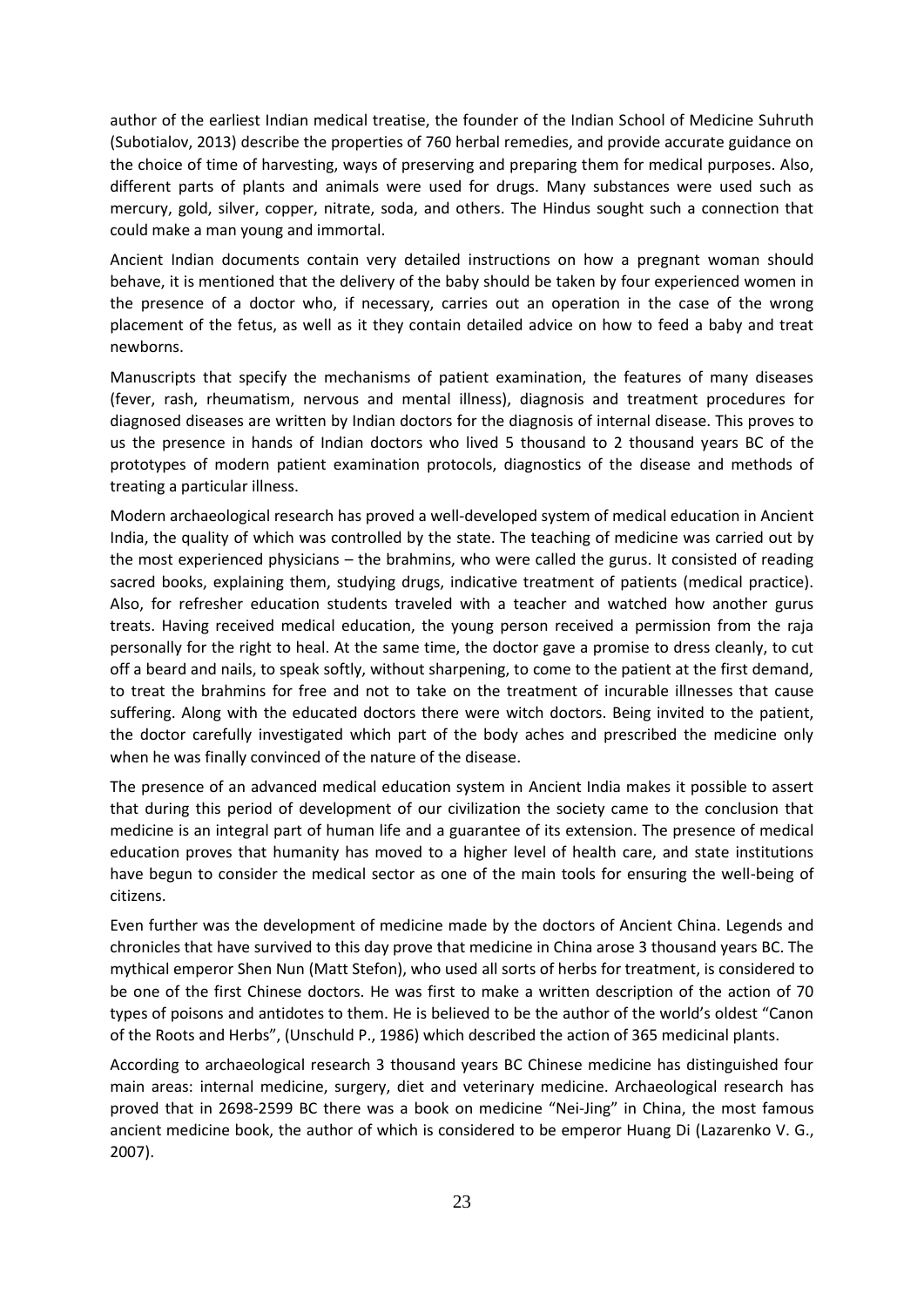He is also considered to be the author of the first medical code "Nutsi-King" (Medicine of China), which was issued in 2657 BC. The code clearly indicates the place and role of medicine in the development of mankind: "Medicine can not save from death, but is able to prolong life, to strengthen morality, encouraging integrity, persecuting the defect – this deadly enemy of health – can cure many ailments, affecting the poor mankind, and making the state and people stronger with its advice" (Medicine of Ancient China, 2010).

Despite the widespread belief, medicine in ancient China was not represented only by unsupported facts, based only on myths and religion. The study of artifacts proves that the Chinese had good knowledge of human blood circulation, and most importantly during the diagnosis was the definition of the pulse of the patient, which was measured at 11 different points. 200 varieties of the pulse are described in available archaeological sites, and 26 of them indicate a rapid death.

Chinese doctors prescribed the appointment like modern recipe to treat the patient. To this day, about 2000 such ancient recipes have been preserved, and some of them are used even nowadays. Thus, the drug ephedrine in ancient China was used to treat allergies, in the case of anemia iron salts were prescribed, Chinese doctors treated syphilis with the help of mercury, sodium sulfate was used as laxative, while opium was used as a drug. Among the doctors of ancient China, Bian Cio, as the author of the famous "Treatise about Diseases", is especially distinguished (Medicine of Ancient China, 2010).

Thanks to the deep-humanist orientation of his scientific works and his clinical observation of the patients of this prominent Chinese doctor, he is fairly considered to be Chinese Hippocrates, while modern physicians recognize him as the the author of the doctrine of pulse.

Another Chinese doctor Tsang Gung (Karymova, 2004) is the first in the history of medicine who officially began to record the course of the disease of the patients under study, indicating in the relevant registers the date of the review, changes in the symptoms of the patient, the appointment of treatment and its results. In other words, 500 years BC Chinese doctors used and conducted a modern clinic record for treating patients.

Anthropological studies of archaeological findings prove that in the V century BC Chinese doctors have already performed surgical procedures using anesthesia and adherence to antiseptics. To prevent infection by helminths, well-known procedures in modern society were carried out, for example, washing hands before eating. The first smallpox vaccines were also held in China a thousand years before our era. The inoculation of the contents of the smallpox pustules to healthy people in order to protect them against the acute form of the disease then spread to other countries (India, Japan, Turkey, Byzantium, the countries of Asia Minor, and Europe). However, variolation has not always been successful – there is evidence of the beginning of the acute form of the disease and even of the fatal outcome. Traditional Chinese medicine has been popular among all stratums of society (History of medicine).

Ancient Chinese surgeon Hua T'O stressed the importance of physical exercises for improving health and urged everyone: "The body needs physical exercise but it should not be exhausted, carrying out the displacement of bad air in the system promotes free circulation and prevention of the disease" (Tipton, 2014).

For the first time in the history of human development, it was in the Chinese empire that a state medical institution, called the "medical order", was created and existed. Although the main task of this institution was the treatment of the emperor and the imperial court, but his powers included the control of doctors who practice medicine, as well as the introduction of necessary precautions and the implementation of certain measures that were in the competence of the state authorities in the case of epidemics, etc.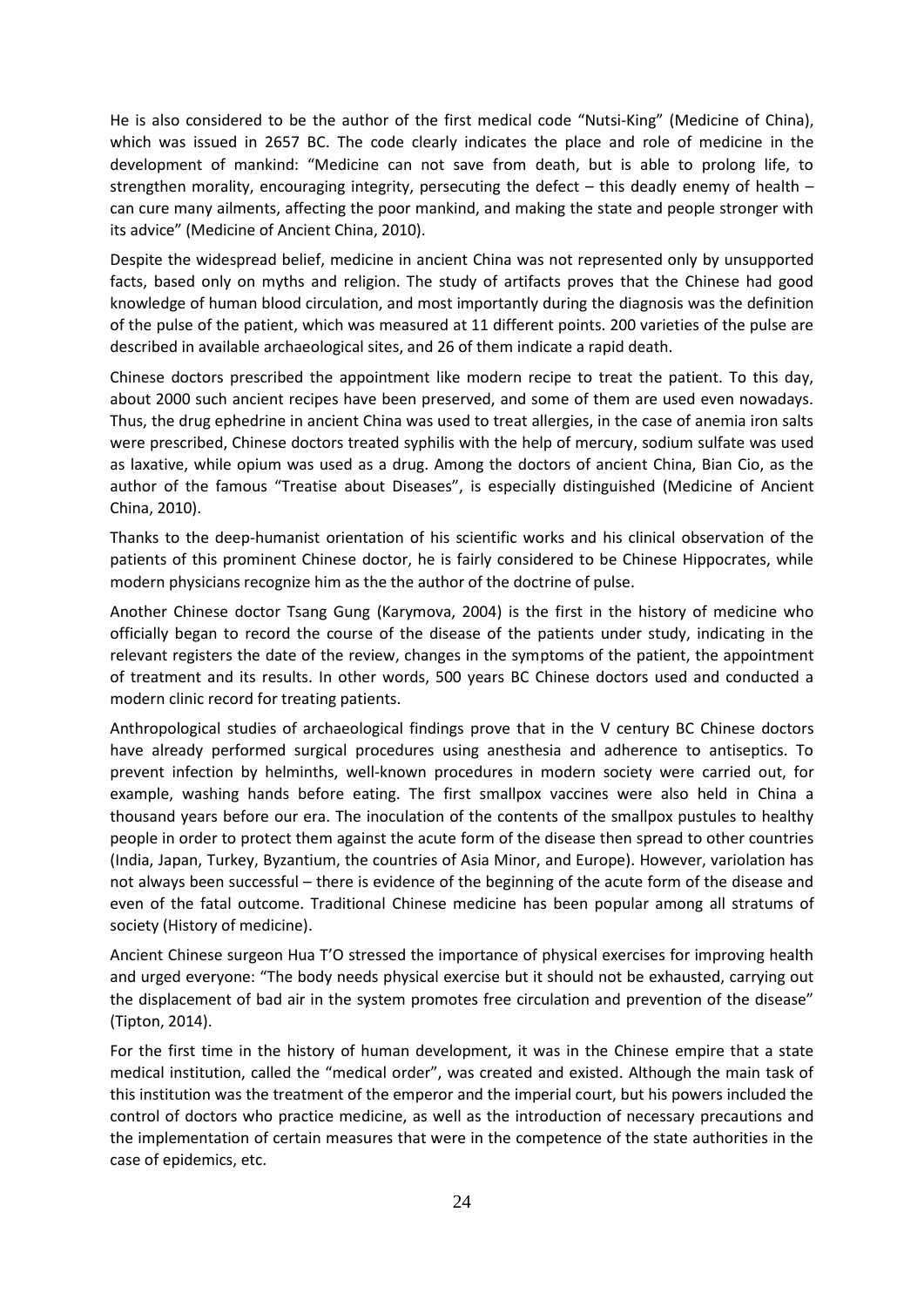Somewhat more advanced than in ancient India was the system of medical education in ancient China. Archeologists, based on the ancient things found, prove that the pre-medical case in Ancient China had dynastic traits, which means that it was passed from generation to generation. Family's knowledge of medical skills passed from father to son. With the advent of the first signs of statehood in China and the growing influence of religion on the emperor and those who administered the state, a campaign was launched on school preparation for doctors in monasteries, and the leadership role in medicine passed to priests. Such a system of training made it possible to concentrate and systematize the knowledge of many doctors on illnesses within the educational institutions of the monasteries and significantly increase the number of graduate doctors, thus reaching a larger number of patients among Chinese citizens. In connection with the increase in the number of doctors in the beginning of 1 thousand BC in China, special medical commissions were established and operated, which kept a register of physicians and divided them into disciples with appropriate qualifications.

Summarizing the above mentioned facts, we can say that medicine in ancient China has gained state support and has become the basis of society's existence along with religion. Medical education has received extraordinary scientific impetus and has become the main source of knowledge about man, and the first medical educational institutions – monasteries have become prototypes of modern medical universities. The results of the study prove the impossibility of existence of mankind separately from medicine and that medicine originated with the appearance of man (Knut Schmidt-Nielsen, 1986).

As we noted above, some scholars believe that the development of medicine as a science began much later, namely from the works of Hippocrates and other Greek medical doctors. However, according to archaeological finds, one of the founders of medicine in Ancient Greece is Asclepius, an Egyptian who moved to Greece. In accordance with Greek mythology, he was the son of the god Apollo, and in the future he himself became a god. According to myths, Apollo not only revealed the secret of medical art to his son, but also gave him the opportunity to study medicine with the centaur Chiron, who knew how to heal people with healing herbs. Having received such knowledge, Asclepius himself could heal the people and raise the dead, which caused Zeus to deprive him of his earthly life and take him to heaven, turning him into the constellation of the Serpentarius, because the serpent was and is a symbol of medicine.

According to archaeological documents, treatment in ancient Greece was carried out not by doctors, but by priests in temples, which accounted for more than 320. The process of healing was through incubation: the patient, had prayed throughout the day, and then lay in the temple and fell asleep. God came to him in a dream and declared his will. However, in most cases, the patient did not recover, and the disease was further exacerbated, so the Greeks began to create medical schools.

In ancient Greece there were several medical schools that competed with each other and, trying to attract more students, began to teach medicine to secular (wealthy) people (Neuburger, 1912). Particularly popular were the medical schools in Cyrene, Crotone and Rhodes. When they all began to decline, there were two new ones: in Knyda and on the island of Kos. The most prestigious and promising for medical science was the last one – Hippocrates graduated from this school. These two schools differed significantly in their direction. Knydish school saw a local pathological process in the disease, studied its paroxysm and acted at the site of the disorder. There were many famous doctors in this school. Among them, Arifion who enjoyed special fame. On the Kos the disease was considered a common pathology and was treated accordingly, with attention paid to the physique and other features of the patient. The Kos's school was initially less known than Knydish one, but, with the appearance of Hippocrates, it was significantly ahead of it (Neuburger, 1912).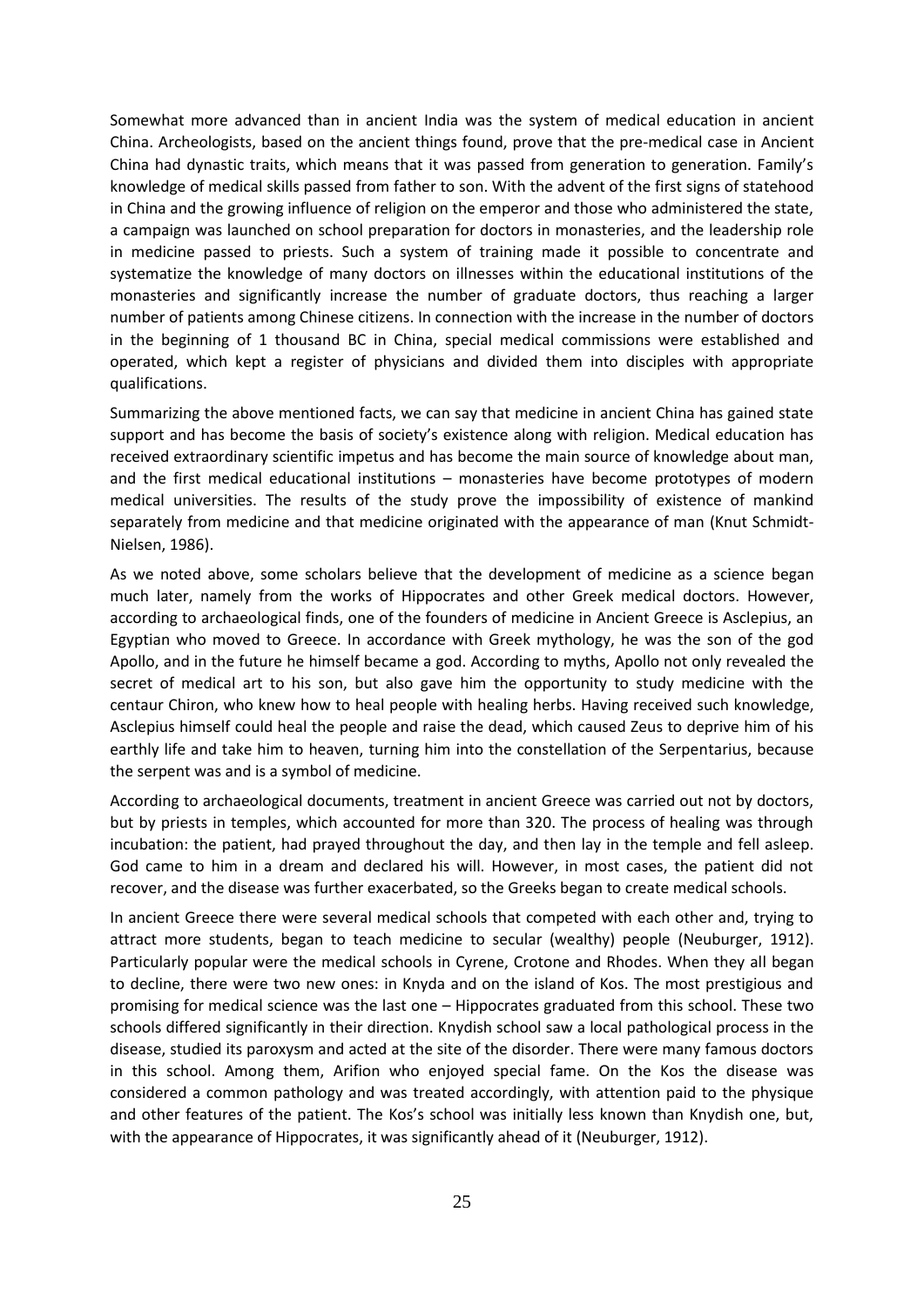Physicians on the island of Kos relied on their ethical principles, known to us as the "Oath of Hippocrates". Thus, a doctor in ancient Greece was obliged to serve the patient with all his knowledge and skills in conscience. He had no right to give the patient a poison and no drugs for pregnant women to get rid of the fetus, to preserve the medical secret and not to abuse his position (Kovner, 1883).

In addition to the temples, another source of medical knowledge was philosophical schools. They studied natural science, and therefore diseases. Philosophers covered medicine from different side than practicing physicians – they were the ones who developed it on the scientific side. In addition, they, through the mediation of their conversations, disseminated medical knowledge among the educated public. The third source of medicine was gymnastics. The people who studied it expanded their range of activities and treated the fractures and dislocations that were often observed in the palestraches. The doctor Herodik from Silivri used gymnastics for the treatment of chronic diseases, and the success of his techniques made many patients seek help not in temples, but in gymnasia (Neuburger, 1912).

But, nevertheless, the "father of medicine" nowadays is Hippocrates, because it was he who was able to bring together three completely different trends: temple medicine, philosophical schools and medicine in gymnasiums. His works, such as "The Hippocrates' Corpus" (Hanson), were and remain the subject of a more detailed and special study. Explanations to them and their critique are included to a special library.

According to the teachings of Hippocrates on etiology, the diseases are divided into internal and external (Neuburger, 1912). External causes of disease origin are: seasons, air temperature, water, terrain; the internal are individual causes, depend on nutrition and human activities. Depending on the season, certain diseases can develop. Hence there is the Hippocrat's doctrine of climate (Monakhova, 2015). The age can be compared with the time of year – for each age a different state of heat is typical. Nutrition and movement can cause disorder because of disadvantage or excess, contributing or preventing the consumption of untapped forces. The study of changes under the influence of diseases of ancient medicine began with liquids, as the pathology according to Hippocrates is called humoral. In his opinion, health depends on the proper mixing of liquids, or kraz (hist. Greek *krasis* – "mixing") (Methodical instructions, 2009). The illness originates from the disorder of fluid kraz. This is connected with the doctrine of so-called digestion of liquids: for example, when rhinitis flows from the nose, the fluid is initially watery and caustic; as the patient recovers it becomes yellow, dragged, thick, stops annoying. This change in the fluids in the ancient times was marked by the word "digestion" as they believed that most diseases tend to digest juices. While the liquid is "crude", the disease is at an altitude of development; when the liquid is digested and has taken on a natural composition, the disease is stopped. To cure the disease, you must digest the juices. The withdrawal of the digested fluid was called a crisis. The latter takes place under strictly defined laws, and therefore occurs in a particularly critical day, set for each disease, but some vary depending on various reasons (History of medicine).

In a significantly changed form, these views are now used in the study of the outcomes of the disease. Forecast (prognosis) for Hippocrates was the basis of all practical medicine, because it exactly complements what the patient did not want or could not tell. This method of Hippocrates explains the difference between health, illness and danger, which expects the patient in the absence of treatment, and also what can be expected in the future after a series of medical interventions. The treatment according to Hippocrates is part of the system, which is based on experience and observation, with the use of medicines.

Many of the techniques described by Hippocrates have been used by modern medicine only recently (for example, tapping and listening). Hippocrates describes surgery in detail. Separately developed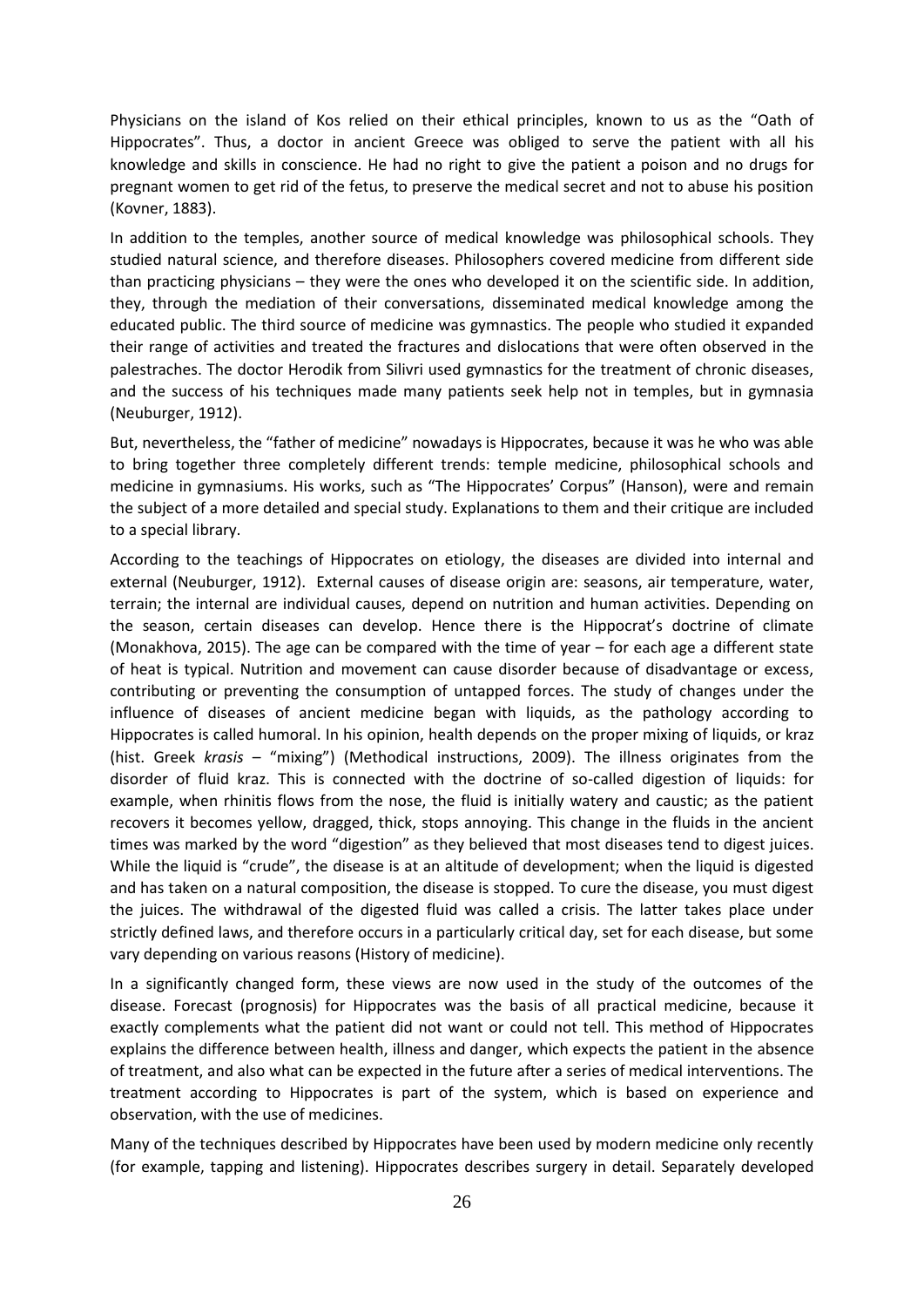operations of trepanation, removal of pus from the chest, abdominal puncture and many others. Bleeding forms the weak side of the Hippocrates school in surgery, due to the inability to stop them by ligation of blood vessels. Therefore, amputations, recovered by large tumors, and operations with a large blood loss in general were not conducted and the respective patients remained to the mercy of fate (History of medicine, 2009). Hippocrates's philosophy of providing medical care was focused on a holistic model of health care, applying standards and ethical rules that are still in place today (Kleisiaris, 2014)

The method of Hippocrates consisted mainly of the desire to diagnose, and then treat the patient based on the totality of all conditions of his life, guided by constant supervision over the course of the disease. This method of Hippocrates became the basis of modern medicine. Hippocrates also was one of the first to begin the clinical medicine. He introduced treatment for patients under the constant supervision of a physician: patients should have been lying and taking medication under the constant supervision of a doctor. More than two millennia have already passed, but clinical medicine started in ancient Greece by Hippocrates is the basis of modern medicine.

#### **CONCLUSION**

Having examined the topic chosen for our research, we can confidently agree with the words of the prominent scientist Ivan Petrovych Pavlov, who believed that: "Medical activity is the same age as the first human". After analyzing the results of our research, we came to the conclusion that medicine arose simultaneously with the emergence of human; existed and developed together with human in an indivisible connection, improving and moving to a new level each year.

Medicine already existed alongside the primitive man at the earliest stages of human development. However, the treatment was of a primitive nature, namely: rubbing and kneading of sick places; cessation of bleeding by clamping; handle of fractures and applying a splint; attaching to the damaged places of a branch or a piece of tree bark, while healing means were medicinal herbs: causing diarrhea, vomit; solar heat, water and other substances. Without a fundamental idea of the causes of most diseases, the primitive man still had some practical skills that provided a longer life.

The development of humanity also developed medicine. Evidence of this was the availability of descriptions of the diseases of ancient Egyptians in ancient scientific books – papyrus. It is their presence that enables us to state that ancient Egyptian physicians conduct prototypes of modern clinic records, which are conducted by modern doctors, as well as to state that there is an appropriate regulatory framework regulating the conduct of these records. It was medical papyrus that became the most significant for historical research, as documents having a certain form and containing relevant medical, social and legal information.

Doctors of ancient India paid a lot of attention to establishing the correct diagnosis of the disease. Thus, for the diagnosis of internal disease, medical manuals were written by Indian doctors – manuscripts which included the mechanisms of patient examination, the features of many diseases, diagnosis and treatment procedures for diagnosed illness. This proves the presence of prototypes of modern patient examination protocols, diagnostics of the disease and methods of treating a particular illness in the hands of Indian doctors who lived 5 thousand to 2 thousand years BC. The studies we conducted proved the well-developed system of medical education in ancient India. For the first time in the history of mankind, the state authorities in ancient India began to provide state supervision and control over the quality of medical care provision.

Our research proves that modern methods of providing medical care are not much different from the old ones. Thus, the Chinese doctors near 1 thousand years BC prescribed the appointment like the modern recipe for the treatment of the patient. Currently, about 2000 ancient recipes have been preserved, and some of them are still used at present. Chinese doctors are the first in the history of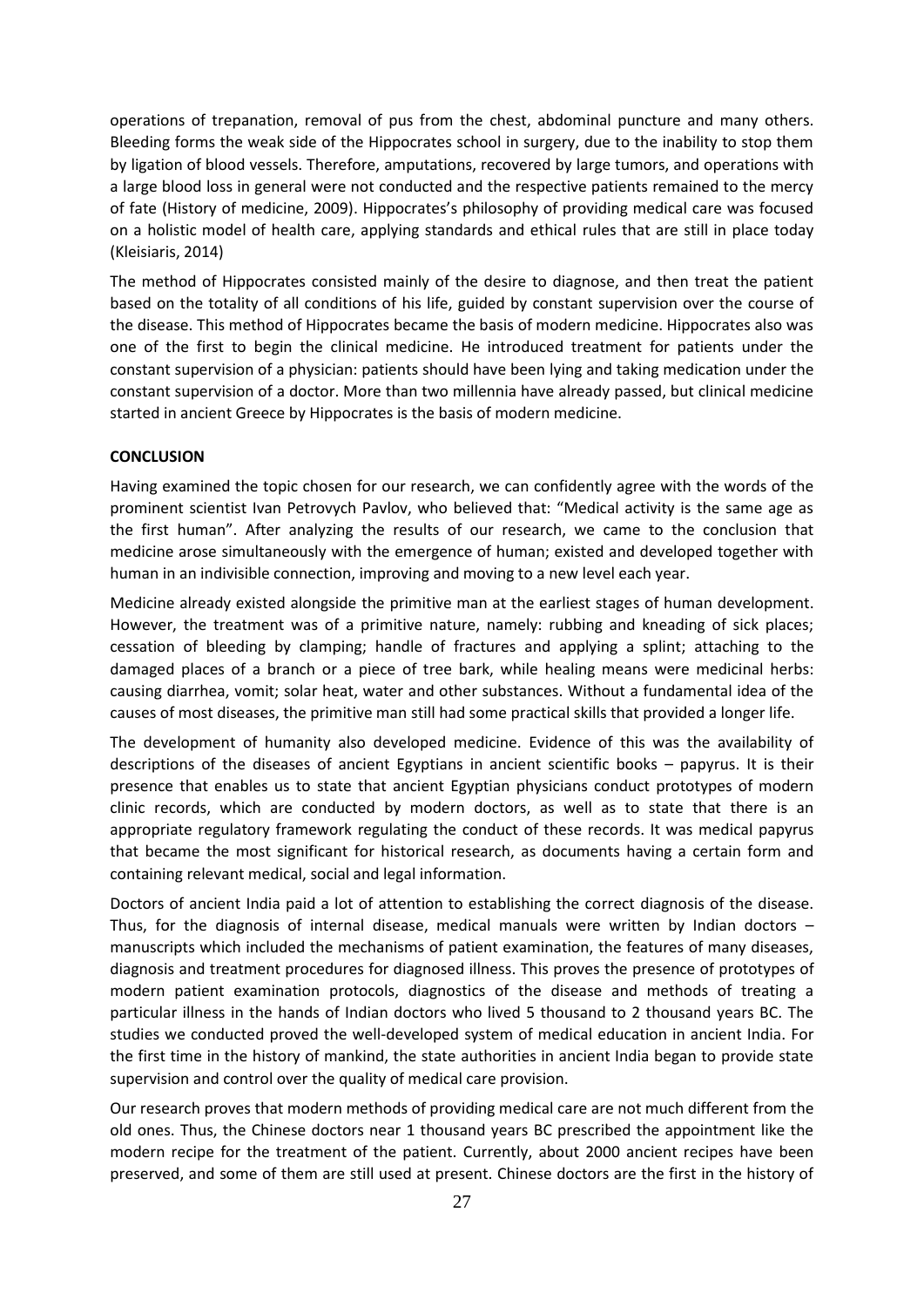medicine to officially begin to record the course of the disease of the patients under study, indicating in the relevant registers the date of the review, changes in the symptoms of the patient, the appointment of treatment and its results. In other words, 500 years BC Chinese doctors used and conducted a modern clinic records for treating patients.

With the advent of the first signs of statehood in China and the growing influence of religion on the emperor and those who administered the state, a campaign was launched on school preparation for doctors in monasteries, and the leadership role in medicine passed to priests. Such a system of training made it possible to concentrate and systematize the knowledge of many doctors on illnesses within the educational establishments-monasteries and significantly increase the number of graduate doctors, thereby reaching more patients. Medicine in ancient China has gained state support and has become the basis of society's existence along with religion. Medical education has received extraordinary scientific impetus and has become the main source of knowledge about human, and the first medical educational institutions – monasteries have become prototypes of modern medical universities.

But the main prosperity of medicine was acquired in Ancient Greece thanks to the efforts of the prominent doctor-scientist Hippocrates. The Hippocratic oath which has become a kind of medical constitution is known by every modern medical worker. His works, such as the "Hippocrates' Corpus", remain the subject of more detailed and special study and are a scientific, medical and legal monument. Hippocrates's method of correct diagnosis, and further treatment of the patient based on the totality of all conditions of his life, guided by continuous monitoring of the course of the disease, became the basis of modern medicine and laid the foundation for clinical medicine.

Taking into account the foregoing facts, we have proved that medicine arose with the emergence of human and passed all stages of the development of humanity, constantly improving and supporting the human.

#### **REFERENCES**

Seheda, S. P. (2003). Antropolohiia. Entsyklopediia suchasnoi Ukrainy. NAN Ukrainy, NTS, Koordynatsiine biuro entsyklopedii suchasnoi Ukrainy NAN Ukrainy.

Marchukova, S. М. (2003). Medytsyna Drevneho Ehypta. Medytsyna v zerkale ystoryy. М.: Evropeiskyi Dom.

Marchenko, Y. F. (1994). Medytsyna v drevnem ehypte. Tvojo zdorove: Zhurnal, 3.

The history of medicine as a science, its goals and objectives. Retrieved from: <http://jak.magey.com.ua/articles/istorija-medicini-jak-nauki-ii-cili-i-zavdannja.html>

Egyptopedia.info – Home. Retrieved from: https://egyptopedia.info

Robert, H. Wilkins, MD. (1964). Edwin Smith Surgical Papyrus. Journal of Neurosurgery, March, 240—244.

Hans-Werner Fischer-Elfert (2005): Papyrus Ebers und die antike Heilkunde. Akten der Tagung vom 15. Leipzig. Harrassowitz, Wiesbaden.

Oparyn, A. A. (2017). Medytsyna Drevneho Ehypta. Retrieved from: [http://www.internalmed](http://www.internalmed-journal.in.ua/wp-content/uploads/2017/10/Журнал_2_2017_42_53.pdf)journal.in.ua/wp-[content/uploads/2017/10/Журнал\\_2\\_2017\\_42\\_53.pdf](http://www.internalmed-journal.in.ua/wp-content/uploads/2017/10/Журнал_2_2017_42_53.pdf)

| Medicine                                                | Ωt | the | Pharaohs. | Retrieved | trom: |
|---------------------------------------------------------|----|-----|-----------|-----------|-------|
| https://medportal.ru/mednovosti/main/2012/04/18/pharao/ |    |     |           |           |       |